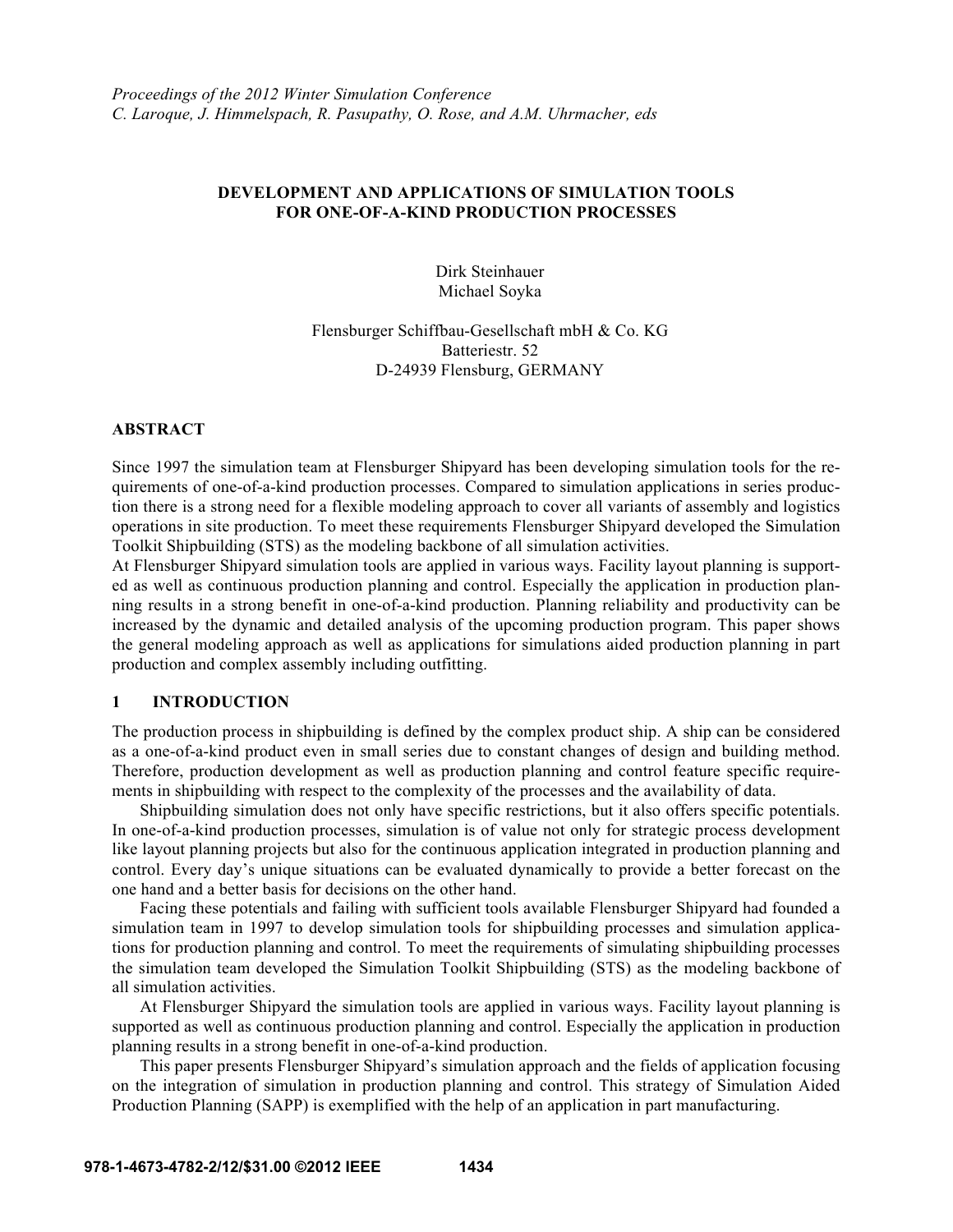# **2 SPECIFICS OF SIMULATION OF ONE-OF-A-KIND PRODUCTION PROCESSES**

The shipbuilding process is considered as a one-of-a-kind production process in a way that not the type of process to be executed is unique but the combination of processes and their occurrence. With every new ship different constraints define the building method and result in new arrangements of activities.

The simulation of production and logistics is rarely used in one-of-a-kind production today. The main reasons are the extensive effort currently needed for building the models and the lack of detailed data about the product in the planning phase. In contrast to stationary series production, one-of-a-kind production does not focus on strategic process improvements. Instead, the emphasis is put on support of the production planning and control. An important aspect is the evaluation of feasibility and robustness of production schedules. This evaluation is conducted not only in advance of the production, but also during the project to take changed basic conditions of the production or modifications of the product into account.

Another important aspect of one-of-a-kind production is the large number of inevitable disturbances in production with consequences that allow no simple evaluation because of the complexity of the processes. With the help of simulation it is possible to perform a sensitivity analysis to identify the critical processes that influence the overall performance of the production system. Actions to compensate disturbances without using a simulation approach tend to fail the desired effect or are over-engineered.

In the field of complex one-of-a-kind-projects it is rarely possible to transfer the simulation models from other projects. In contrast to stationary series production processes which allow the reuse of models it is often necessary to create new models for each project. Even if it is possible to transfer basic operating sequences from previous projects, each project has specific constraints that have to be considered in the simulation model. Therefore it is necessary to enable a quick and flexible model building process.

In addition to the definition of the simulation model, the inadequate availability of data about the product and the processes poses another important challenge for the simulation of one-of-a-kindproduction. The data of the product is often not complete, when the production has already started. Another factor is the occurrence of changes in the product or in the corresponding processes during the production phase. The simulation model has to be adaptable to evaluate the influences of these changes according to the production schedule. To avoid the necessity to implement these changes manually, the simulation environment has to be flexible, allowing modification of product and processes through input from the simulation's database.

# **3 FLENSBURGER'S SIMULATION APPROACH**

Flensburger's simulation team gained the first experiences in simulation in the middle of the 1990s evaluating different production concepts for part fabrication and pre-production. These first studies demonstrated not only the potentials in using the simulation in shipbuilding but also the challenges in applying the technology. Therefore the work focussed at first on the development of a toolkit covering the requirements of shipbuilding and later on the data acquisition in order to use the simulation continuously in production planning and control.

# **3.1 The Simulation Toolkit Shipbuilding (STS)**

Building simulation models of production processes can be done effectively and efficiently using predefined object libraries. When Flensburger started using simulation the simulation tools available were not sufficient for the usage in shipbuilding since the development of these tools was primarily initiated and driven by the automotive industries. The demands of the shipbuilding industries could not be met by the existing libraries. The main reason was their focus on line oriented production processes whereas site production typically is used in shipbuilding. Furthermore the work packages to be managed in shipbuilding are a lot more complex.

At Flensburger shipyard the development of a library of reusable simulation tools for shipbuilding procedures started in the year 2000 (Steinhauer 2011). The Simulation Toolkit Shipbuilding (STS) is based on the simulation software Plant Simulation by Siemens PLM. Plant Simulation as an object orient-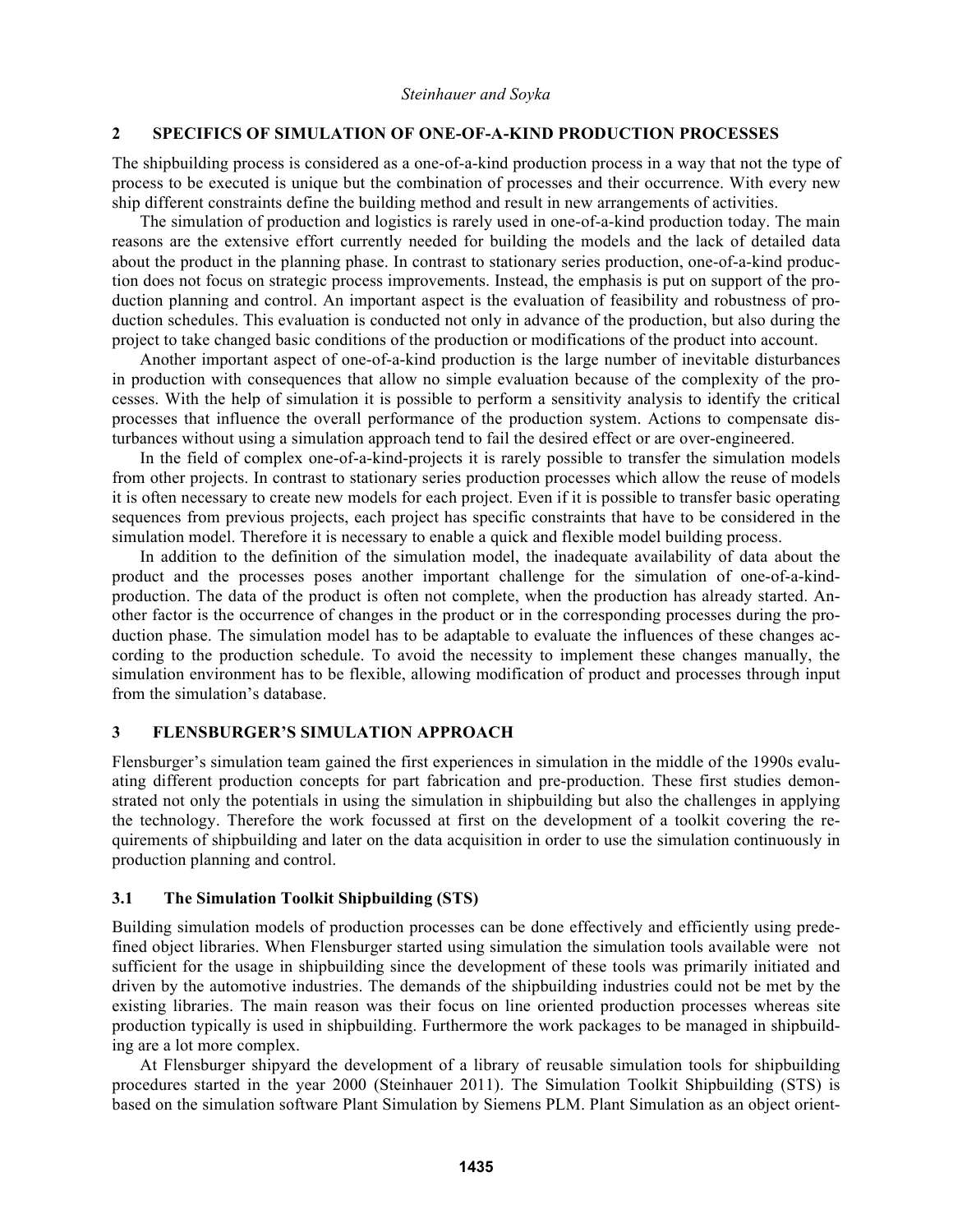ed simulation software provides the functionality for programming and administrating reusable simulation modules.

The STS contains a large variety of simulation tools for material flow modeling, model management, definition of execution strategies, data input, and output analysis. A selection of tools is shown in Figure 1. In the meantime only few tools are still strongly related to shipbuilding production respectively to steel fabrication aspects. Most of the tools provide a more general functionality for fabrication, assembly and logistics usable in many industries having production conditions comparable to shipbuilding.

Today the STS is the backbone of the simulation work at Flensburger Shipyard as well as in other companies, universities and research institutes not only related to shipbuilding but also to other industries like the construction industry. Modeling expertise from different branches and application scenarios meet in the STS and further the development of its tools.



Figure 1: Selection of simulation tools provided by STS

One important aspect of the STS' philosophy is the cooperative development. The simulation team at Flensburger shipyard would not be able to build up, maintain and develop such a software package on its own. Therefore cooperation communities where founded to develop the tools and to organize the application. Requirements for further development from application cases in different industries are coordinated and integrated to bring up general solutions for the simulation challenges.

The first cooperation founded in the field of simulation was the Simulation Cooperation in the Maritime Industries (SimCoMar, www.simcomar.com) bringing together shipyards, universities, and a research institute. SimCoMar has become the maritime forum for the joint development of new or existing simulation tools, for mutual support in implementation of simulation technology and for initiating research and development in the field of simulation.

In 2006, SIMoFIT (Simulation of Outfitting in Shipbuilding and Civil Engineering, www.simofit.com) was founded as an interbranch cooperation between shipbuilding and civil engineering. Flensburger Shipyard, Bauhaus-University Weimar, Ruhr-University Bochum, SimPlan AG as a simulation consultancy and the Center of Maritime Technologies joined this cooperation. Outfitting processes in shipbuilding and construction industry bear a high resemblance to each other. The same restrictions have to be considered such as dependencies between outfitting tasks, availability of resources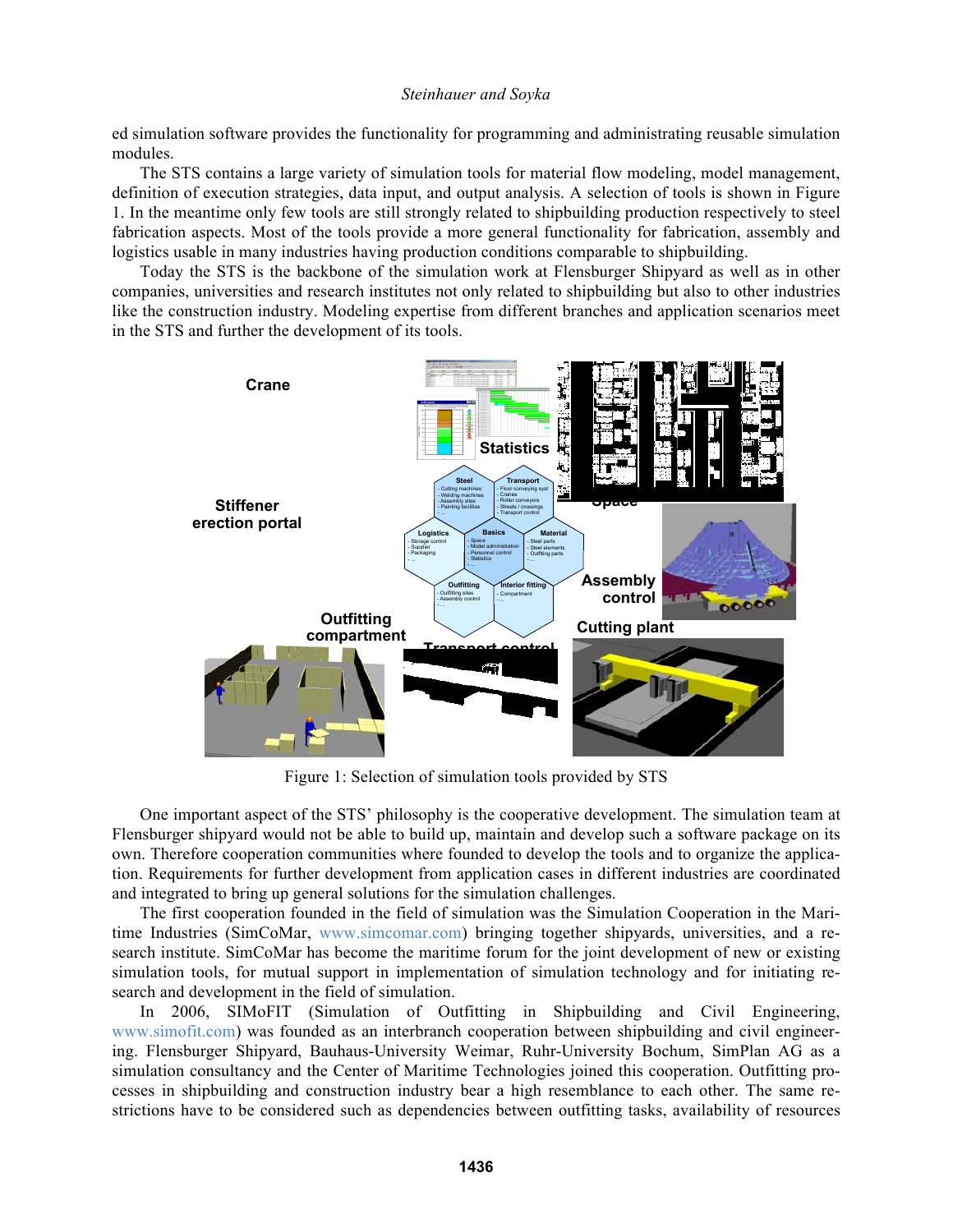and required work spaces as well as changing paths for transportation. In addition the planners have to answer similiar questions: how to find a practicable schedule with sufficiently utilized equipment and employees satisfying principal guidelines. In the interbranch team of SIMoFIT methods for outfitting simulation are developed further and used in various fields. One of the major steps forward was the adaption of the constraint satisfaction method to the simulation. Complex dependencies in the production flow can now be modeled and considered in the simulation (Beißert, König and Bargstädt 2007, König et al. 2007).

### **3.2 Simulation Data Acquisition**

The most crucial point of using simulation for production planning and control in one-of-a-kind processes not only in shipbuilding is the acquisition of the required data. The data about the product or the planned production method is often not or not completely available when production starts. Furthermore, even the existing data might not be in the sufficient format for the simulation

Because the availability and acquisition of input data is the major obstacle in using simulation at shipyards basic research was required in this field. From October 2009 to September 2011 the GeneSim project (Generic Data and Model Management for Production Simulation in Shipbuilding) funded by the German ministry of economy and technology (FKZ 03SX274) focused on solutions for these kind of problems (Steinhauer 2010). The GeneSim consortium covered a variety of shipyards working on completely different types of ships like freight ships, passenger ferries, yachts or submarines. This group of shipyards was reasonably completed by a company very experienced in simulation consultancy and a university for the scientific support. All partners in GeneSim are users of STS for simulation modeling.

In the GeneSim project the data required for simulation of production processes in shipbuilding was defined and structured in a generic way. The data requirements of the simulation were derived by the data structure within STS and the applications at the participating shipyards. Strategies for importing and exporting data to that data structure were developed and methods for verifying and validating the data as well as the models were defined. At the end of the project the concepts were validated on different scenarios from production in shipbuilding.

The data structure developed in GeneSim was afterwards adopted by the simulation partners from construction industries and is now maintained and developed further in the interbranch cooperation SIMoFIT.

### **3.3 Application Fields for Simulation at Flensburger**

At Flensburger, simulation is being applied in many ways as shown in Figure 2. As the starting point for the introduction of the simulation, projects for shipyard development were to be supported. For this purpose a tool was required to evaluate production processes, to reveal bottlenecks, to assure the intended productivity, and to compare possible alternatives. From the time the simulation team was established up to the present day all investment projects have been supported by the simulation, the most extensive one was the design and integration of a new panel line.

After having built and used simulation models in investment projects the usage of that models in production planning and control became the focal point of interest. The specific challenges of one-of-a-kind production can be met successfully by simulation. The strategy called Simulation Aided Production Planning (SAPP) was developed and implemented.

The simulation is now established as the main tool for supporting decisions in production and logistics at Flensburger Shipyard. In addition to using the simulation tools for internal projects and to the development of simulation tools for operation in planning and control the simulation team at Flensburger Shipyard also provides services in the field of simulation for other companies not only in maritime business.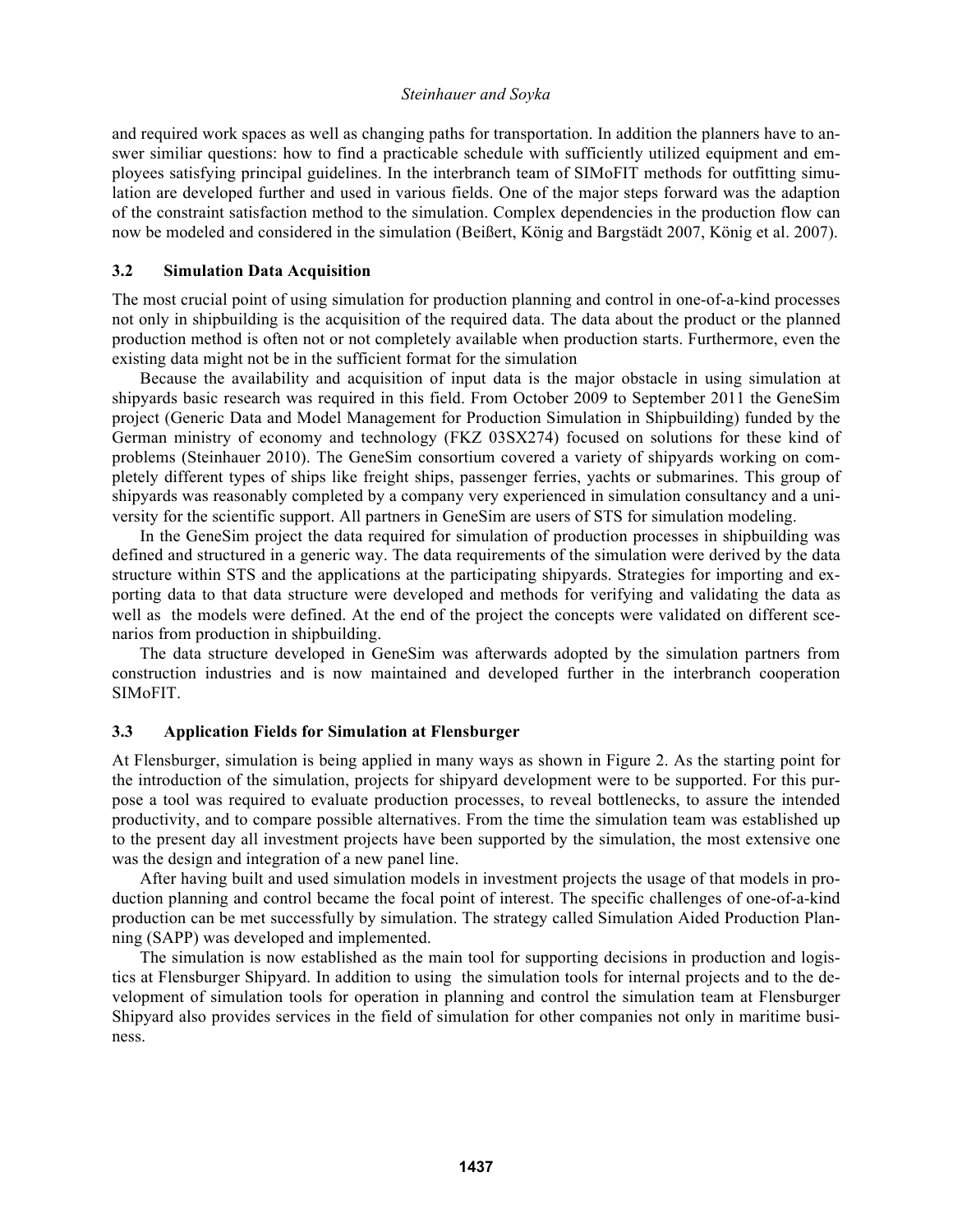

Figure 2: Application fields of simulation at Flensburger

At Flensburger Shipyard simulation is also used in the early design phase of a ship to evaluate loading and discharging scenarios or port logistics. This is part of Flensburger's strategy not only to build ships but to develop solutions for the logistical challenges of the customers.

# **4 SIMULATION AIDED PRODUCTION PLANNING (SAPP)**

Simulation Aided Production Planning integrates the simulation technology into all phases of the process of production planning and control which are shown in principle in Figure 3. In the strategic planning phase the production program for a ship is defined based on the early design. The tactical planning leads to detailing the plan and adjusting resources according to the current production status. In operative control the foremen on the shop floor implement the plans and react on possible disturbances like lost material or machine breakdowns.



Figure 3: Phases of production planning in shipbuilding

Simulation serves as an integral part of the planning process. The plan can be evaluated and substantially improved in all planning phases, always based on the current data from design and production (Figure 4). This does not only increase the quality and flexibility of the planning process but also the reliability of the plan.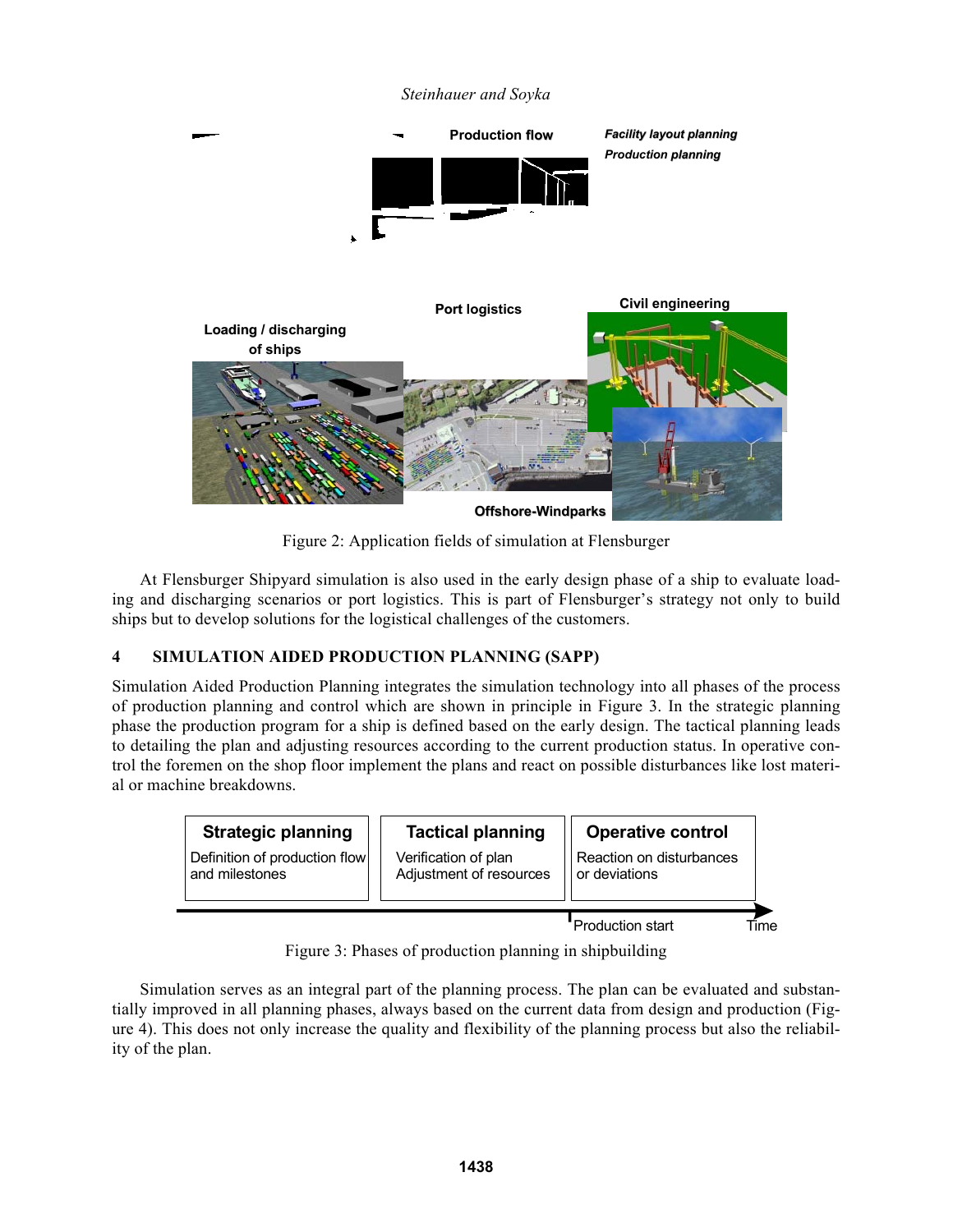

Figure 4: Data flow for SAPP

There are various advantages of SAPP: first of all the evaluation of the plan can be done considering all dynamic interactions between the product and the production. Alternative planning scenarios can be generated and evaluated quickly so a rather cost-efficient plan can be detected.

Another advantage is the improvement in communicating the plan. The planner can show the foremen or the worker the planning results and the impact on the production flow using the simulation output. Animations can play an important role in this respect. Because simulation models should be validated and committed by the production management before they are used, the simulation acts as an objective decision basis. This helps avoiding discussions that are not motivated by technical problems.

The flexibility in planning increases drastically by using SAPP. The simulation is linked to the current design and production situation. Therefore the plan can be adapted to changes in the product or in the production situation easily and the impact of these changes can be evaluated very quickly.

The earlier the simulation is to be used in the planning process the more uncertain the product data gets. In these early planning phases part descriptions are not available and the bill of material is not yet determined in detail. Therefore, an internal project called "DigiMeth" had been carried out at Flensburger to semi-automatically generate an assembly tree using all of the existing part information at any time of the design process.

SAPP also means the use of simulation not only by experts but by every planner and foreman involved. Therefore application specific user interfaces are used for showing and editing the simulation input, changing the parameters and analyzing and presenting the results of the simulation runs. Before the implementation of the tools not only the planners but also every involved foreman received a training in the basic simulation software and the STS to provide them with fundamental knowledge about simulation and it's handling. This training created a much better acceptance of simulation in the planning offices and on the shop floor

Certainly, simulation can not prevent a shipyard from disturbances. Still machines break down, material is lost or workers are not available. But the impact of these disturbances can be considered in the simulation model easily as a basis for the next simulation runs. Therefore, the impact of disturbances can be evaluated very quickly and thoroughly by SAPP.

Following the modeling process at Flensburger several applications for SAPP have been developed for the different production areas (Figure 5). These applications are standardized and implemented in a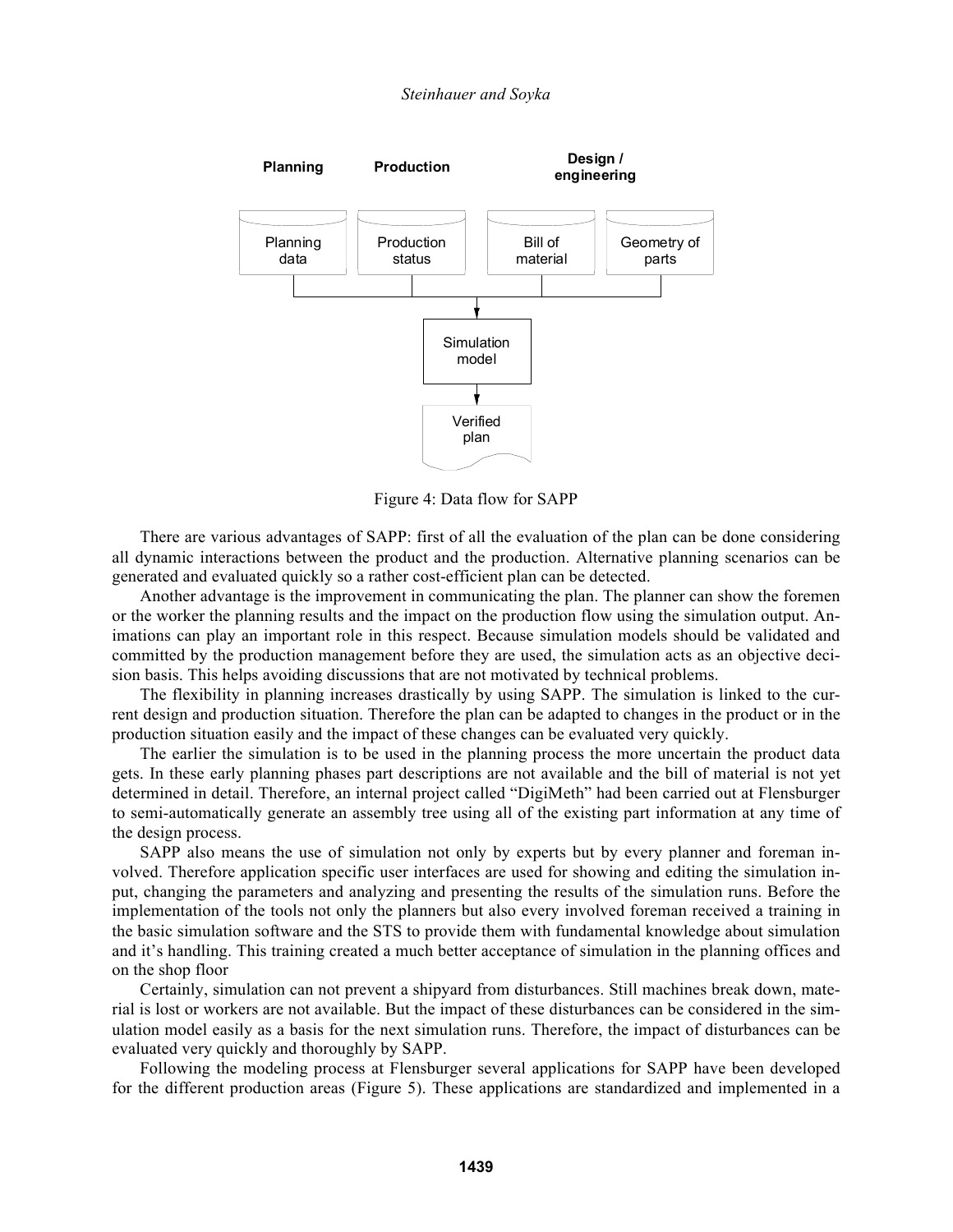software environment called the Simulation Database. The single applications are used separately within tactical and operative planning and can be combined for strategic or holistic analysis.



Figure 5: SAPP applications at Flensburger

In part fabrication, the detailed machine planning is based on simulation. Two applications are implemented, one for profile fabrication by robot lines and the other one for plate fabrication by cutting machines and manual workplaces. The simulation application assures sufficient delivery dates for the parts in the assembly stations causing low costs.

The layout of the panel line was influenced by limited space in the existing production hall. The use of simulation during all design stages allowed the installation of a very sophisticated and innovative plant combination that helped to halve the required workforce while keeping the same throughput and increasing the quality of the manufactured panels. After the installation of the production line this production area has been the first that included the SAPP strategy. The corresponding planner carries out simulation runs weekly to determine the required workforce of each of the related worker pools. These results are discussed with the foremen and are the basis for the personnel planning. In addition to this the production program is verified on the long term as well and enhanced by evaluation of different production sequences. This application of the simulation model is conducted at an average of once in three month.

The simulation of block assembly posed new challenges for the adaptability of the simulation tools. At Flensburger Shipyard a block represents a part of the ship that has been pre-outfitted but is still transportable. This production area is designed as site production. The different sizes and process sequences of the blocks require a completely different simulation approach, since here the work is based on very product specific constraints. Since the simulation model is able to use process data, that has been defined during the method planning process and was translated automatically into constraints and process patterns the planner is able to use the simulation without the need for complex model adjustments. Apart from the functionalities described for the panel line one of the major benefits of this simulation application is the verification of lead time for the blocks, since the simulation includes the dynamic influencing values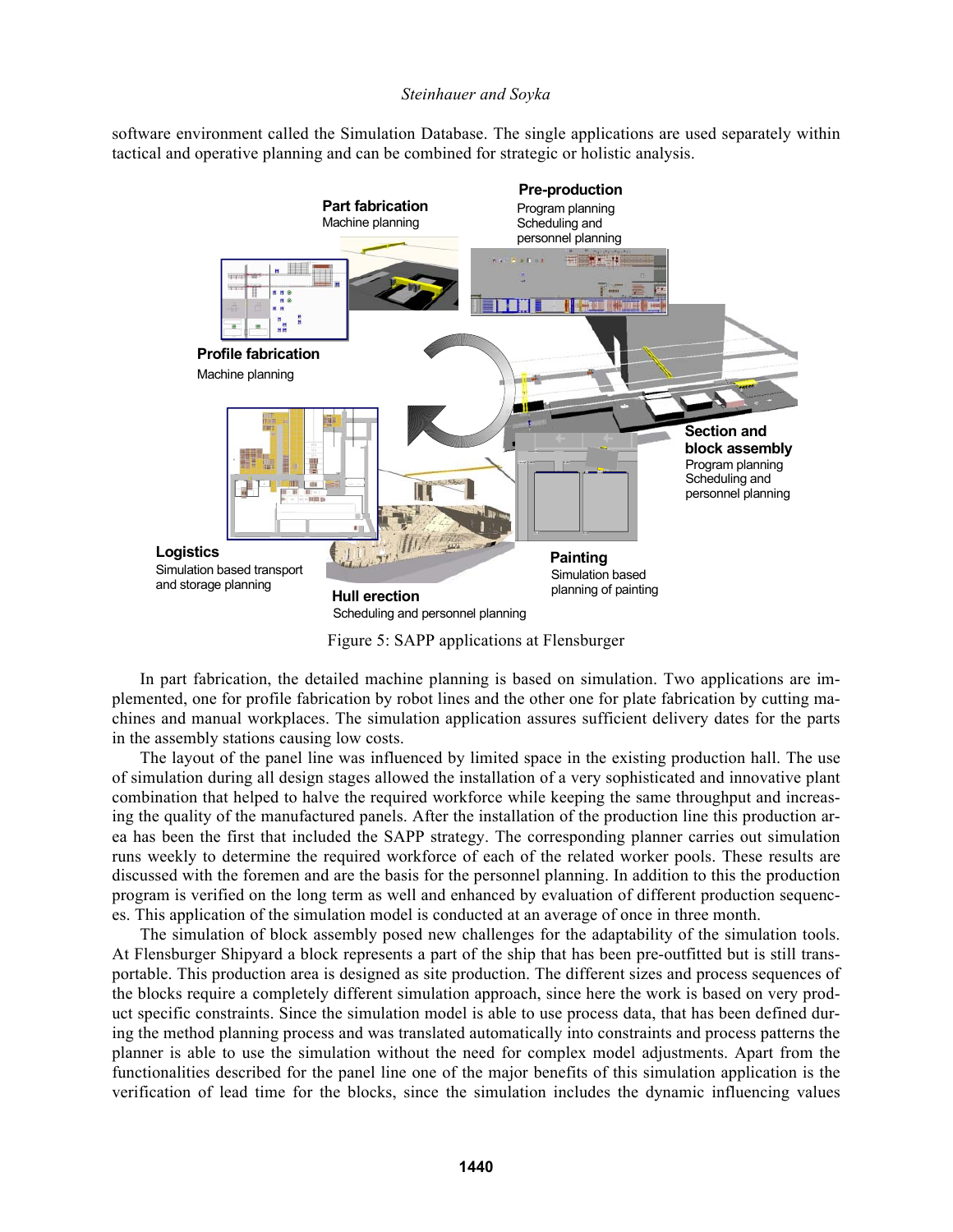which allow a much more precise forecast when compared to conventional methods. The planner is able to define a much more accurate and reliable schedule for space allocation, improving the throughput and reducing the fault liability of this work area.

# **5 APPLICATION EXAMPLE: SEQUENCING IN PART PRODUCTION**

In 2006, an investment project was carried out at Flensburger to redesign the part fabrication. In this production area, small to medium sized parts are cut by a cutting device from 12m x 3m steel plates. Due to the fact, that within the complex system ship most steel parts are unique, the parts nested on the plates differ a lot according to number, size and shape.

In the existing part fabrication the throughput was not sufficient which caused overtime and the need for subcontracting. The goal of the investment project was to substitute the underwater cutting machine increasing the throughput by 50% and reducing the man hours. On the technological side the signing procedure should be included as an automated process. Technologically challenging was the fact, that the new plant concept should be able to cover blasting, marking and signing processes on both sides of the plates.

The blasting, marking, signing and cutting of plates was achieved in a completely new production concept as shown in Figure 6. The cutting process is separated from the others by using different machines. The signing/marking/blasting portal works in junction with a vacuum lifting device to process both sides of the plate.



Figure 6: Simulation model of the part fabrication

The development process of the new part manufacturing layout had closely been supported by simulation. All of the scenarios based on different ideas with respect to technology or logistics were modeled and evaluated in the simulation. Hence, a suitable and feasible layout fitting in the existing manufacturing hall could be found to achieve the different goals in terms of performance, quality and costs. Since the simulation model uses the same numeric data as the real machines, the simulation results proved to be of sufficient accuracy not only for layout planning but also for production planning and control.

After the installation of the new machine the simulation model of the layout phase has been adapted for a usage in the SAPP-concept of the FSG. Plates to be processed within this manufacturing area have to be transported by truck from an external storage area. The trailers have to be ordered ten working days in advance, which is done by an automatic process according to date required and plate weight using a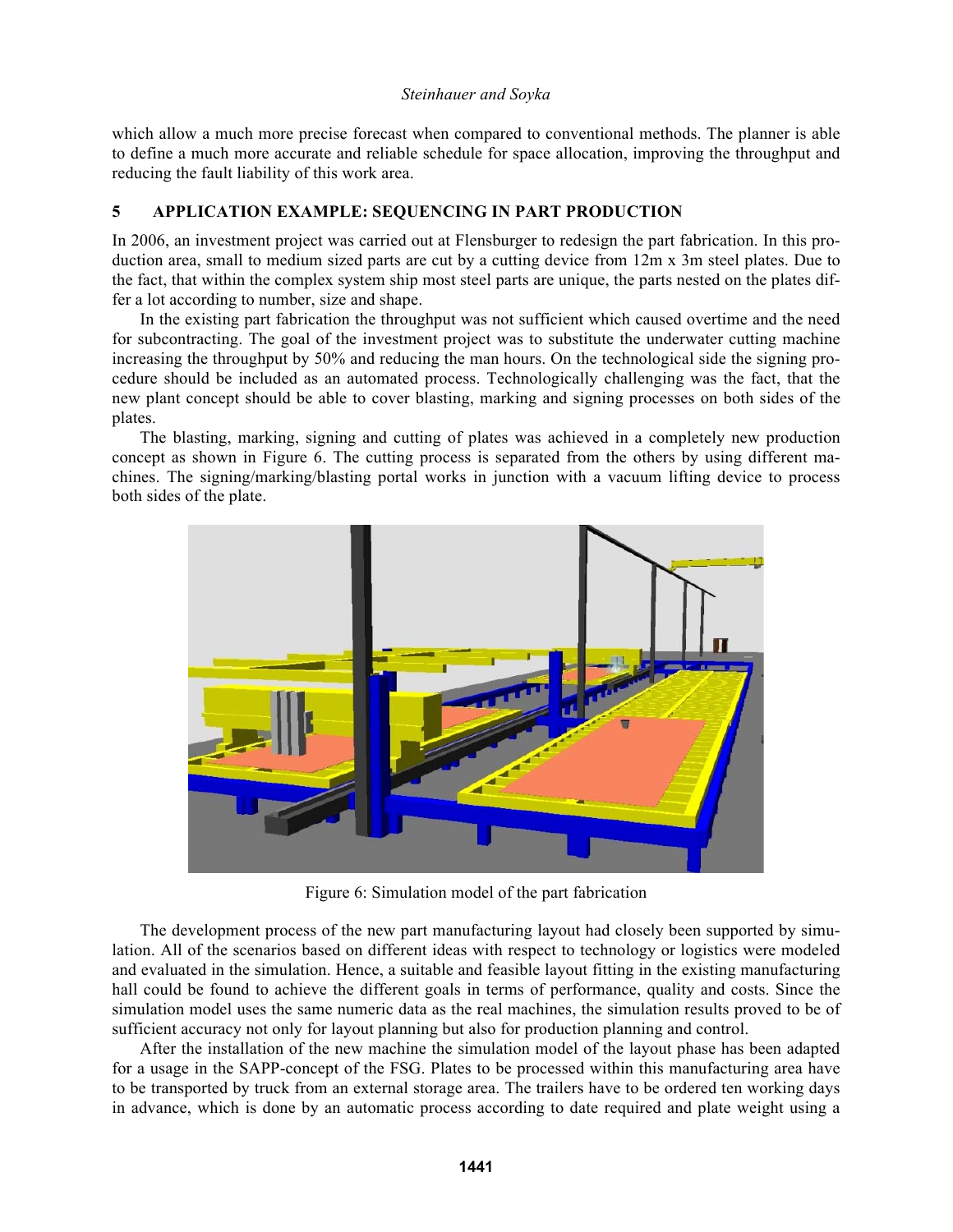simple weight disposition of the trailers to minimize transports. Depending on the plate thickness the number of plates on one trailer ranges from 7 to 13. In the external storage area all plates are loaded in a specified sequence, since some of the production areas of Flensburger rely on the order of the plates.

Due to the boundary conditions in one-of-a-kind production the workload of machines can differ by up to 500% during a daily part spectrum. This results in moving bottlenecks. Hence, the order of the plates has a significant impact on the productivity of the fabrication station. To improve the throughput of part fabrication, the sequence of the plates is to be optimized using the existing simulation model.

The model has been supplemented with the ISSOP interface available in STS. ISSOP by Dualis IT Solutions is a software tool that provides seven different mathematic optimization algorithms cooperating and competing with each other to solve different optimization tasks. The interface tool between the STS and ISSOP has been developed during the national founded research project SIMGO (Steinhauer and Wagner 2008).

The simulation model automatically analyses the throughput of the system considering the sequence of plates and transfers the information to the connected ISSOP tool. ISSOP varies the sequence using the optimizing procedures and initiates a new simulation run. A number of approximately 2000-3000 simulation runs has been determined as sufficient to improve the throughput significantly (Figure 7). This takes approximately two hours of real time. An improvement of 7-12% can be achieved by this process before the material order phase. The simulation process is executed on a dedicated simulation server, saving computing capacity of the planner's own computer. The part fabrication is able to process the load of two to three trailers per day. The planner does the optimization procedure in parallel. After a time of approximately three hours the results are available on the simulation server. The user has the possibility to export the best calculated result to the material control system or to continue the optimization, if he decides it to be necessary. Since the material handling in the storage area is done in the ordered sequence anyway, no additional costs occur for sorting the plates according to the determined sequence.



Figure 7: Example for reduction of lead time in part production  $(x =$  simulation runs,  $y =$  lead time [h])

The plate sequence determined for a trailer to be delivered is transferred to the material control system as shown in Figure 8. The ordered trailer is packed in the requested order by the plate supplier. With an approximate effort of half a person hour per day the planner can improve the throughput of this production area by 10% in average.

It would be possible to increase the improvement, if the number of plates for optimization would be increased, expanding the search area to several trailers. This would result in a multi-criteria optimization. Since the transport costs should not increase this possibility has been refrained from in favour of the chosen concept, because no additional costs occur while the throughput time has been reduced with help of an automated process.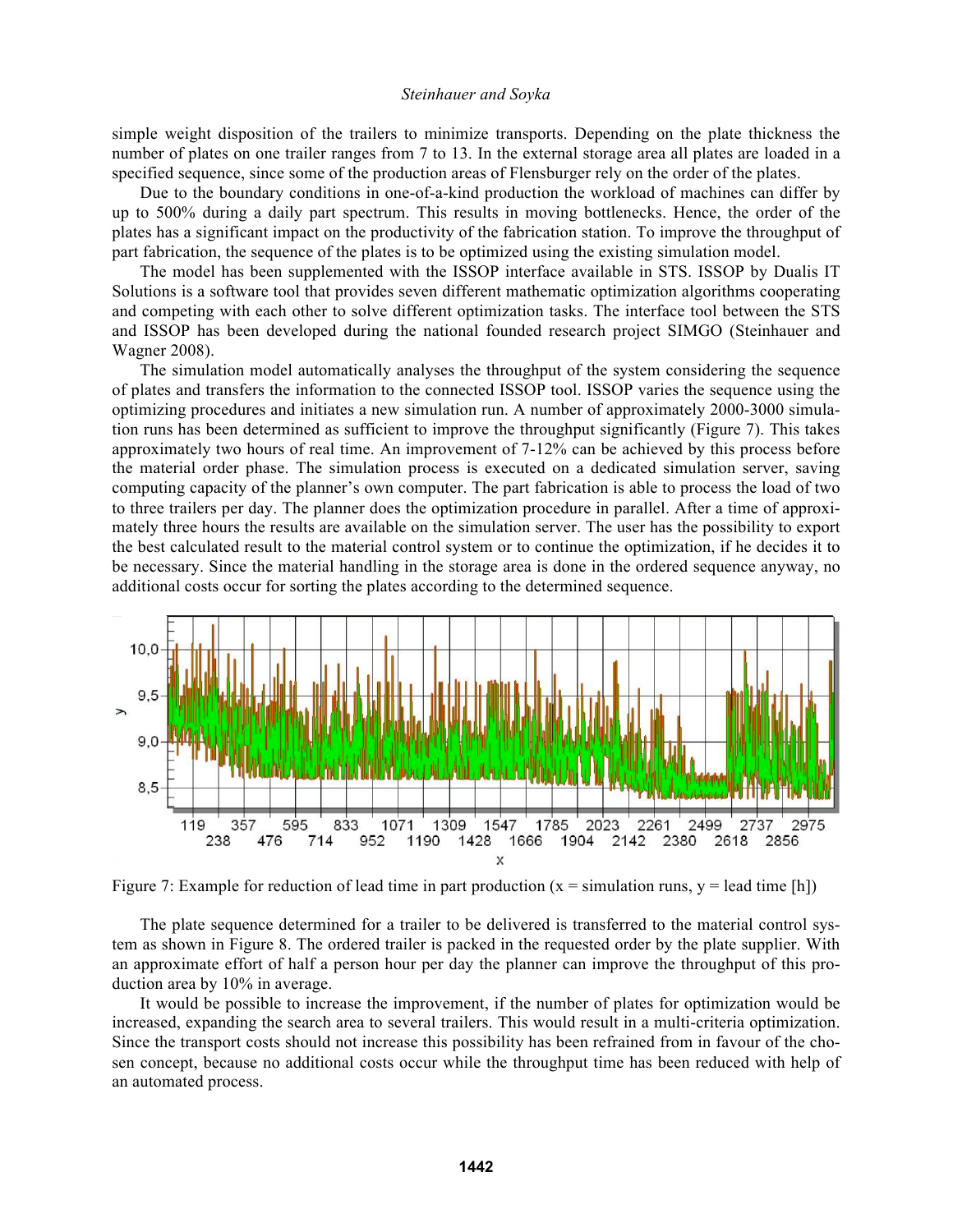The simulation model has been shaped into a tool for the responsible planner. Controlled by an easy to use interface the planner is able to choose which trailers' plate sequence should be improved.



Figure 8: Comparison of old and SAPP plate order process

# **6 CONCLUSION**

The simulation applications at Flensburger Shipyard especially in production planning show the potentials that can be tapped in one-of-a-kind production. Basis for the simulation are a sufficient modeling approach on the one hand and methods for data acquisition on the other hand. Both simulation model and database should be integrated in a tool environment usable for the planner or foreman. Hence, at Flensburger Shipyard the Simulation Toolkit Shipbuilding (STS) has been developed to cover the modeling re-